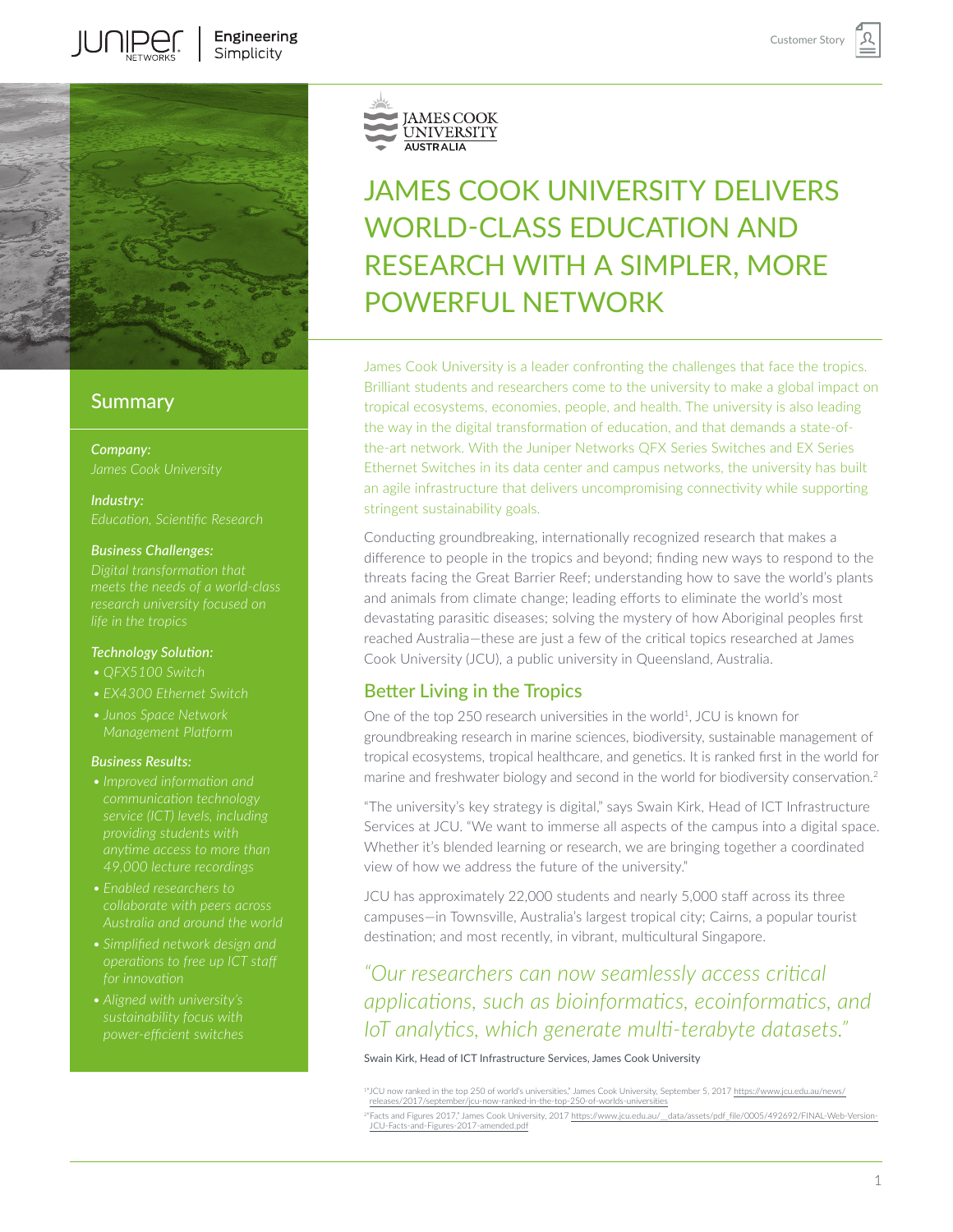# Teaching the Digital Generation

People everywhere want digital conveniences. Students don't want to give a second thought to connectivity, whether they are cramming for their wetlands ecosystems exams or engaged in a late-night Fortnite battle. Meanwhile, researchers who need to transfer and manipulate massive data sets as they simulate, model, and visualize complex systems require flawless connectivity as they work with university, government, and corporate research partners around the world.

To support the university's mission to enhance learning with digital technology, JCU needed a strong IP network foundation that delivers a superior experience for students and researchers. With a high-density, high-performance network from Juniper, the ICT team at JCU can meet increased levels of network traffic from very demanding users without compromising scalability, sustainability, or manageability.

With the Juniper solutions in place, JCU researchers can achieve new levels of research and analysis. "Our researchers can now seamlessly access critical applications, such as bioinformatics, ecoinformatics, and Internet of Things (IoT) analytics, which generate multi-terabyte datasets," says Kirk.

With blindingly fast connections, researchers can work without barriers, exchanging massive data sets with peers across great distances in a fraction of the time it took previously. That makes it easy to collaborate with other researchers on campus, with colleagues at the University of Queensland and the University of New South Wales, and around the world.

As for students, they have no excuse to miss classes. The university has recorded more than 49,000 lectures; students can watch the videos to learn what they missed from anywhere on campus. "We're expecting 50 percent growth in classroom recordings next year," Kirk says.

## Even the Wi-Fi Was Better

Refreshing the wired network solved long-standing complaints about poor Wi-Fi. "We rolled out the Juniper switches before we refreshed the wireless, and the feedback was 'what did you do to the wireless?' We replaced the underlying switching, and the wireless performance increased tenfold," says Kevin Lane, senior ICT infrastructure engineer and a JCU graduate.

"Students' priority is food and high-speed Wi-Fi," quips Kirk. "When we moved to Juniper switching and with new access points, student complaints about the Wi-Fi all disappeared."

That's important, because students are quick to take their dissatisfaction to social media for all to see—including potential students. "Student satisfaction reflects on the university as a whole," says Kirk. "If they don't like the environment, they will let everyone else know. With a sound and reliable network, we remove that obstacle and receive good student feedback."



# Built for Reliability and Scale

JCU has a cloud-first policy, and with Juniper, it now has the foundation for secure, automated multicloud, giving the university flexibility to accelerate use of the private and public cloud resources that best fit its objectives.

The network has a consistent design for the core, data center, and campus using the Juniper Networks® QFX5100 Switch and Juniper Networks EX4300 Ethernet Switch, delivering significant operational simplicity. The ICT team can consistently apply policies and operations across multiple campuses, clouds, and other locations.

A multicloud-ready network makes it easier to segment the network to deliver a better experience. If there are any reliability issues or security breaches, the negative impact is far more contained than with a legacy network design. "Previously, if one switch went offline, it could take down seven floors or three buildings," says Lane. "Now, with a highly resilient, redundant network design, we can lose a piece of equipment in the chain without impacting the user experience."